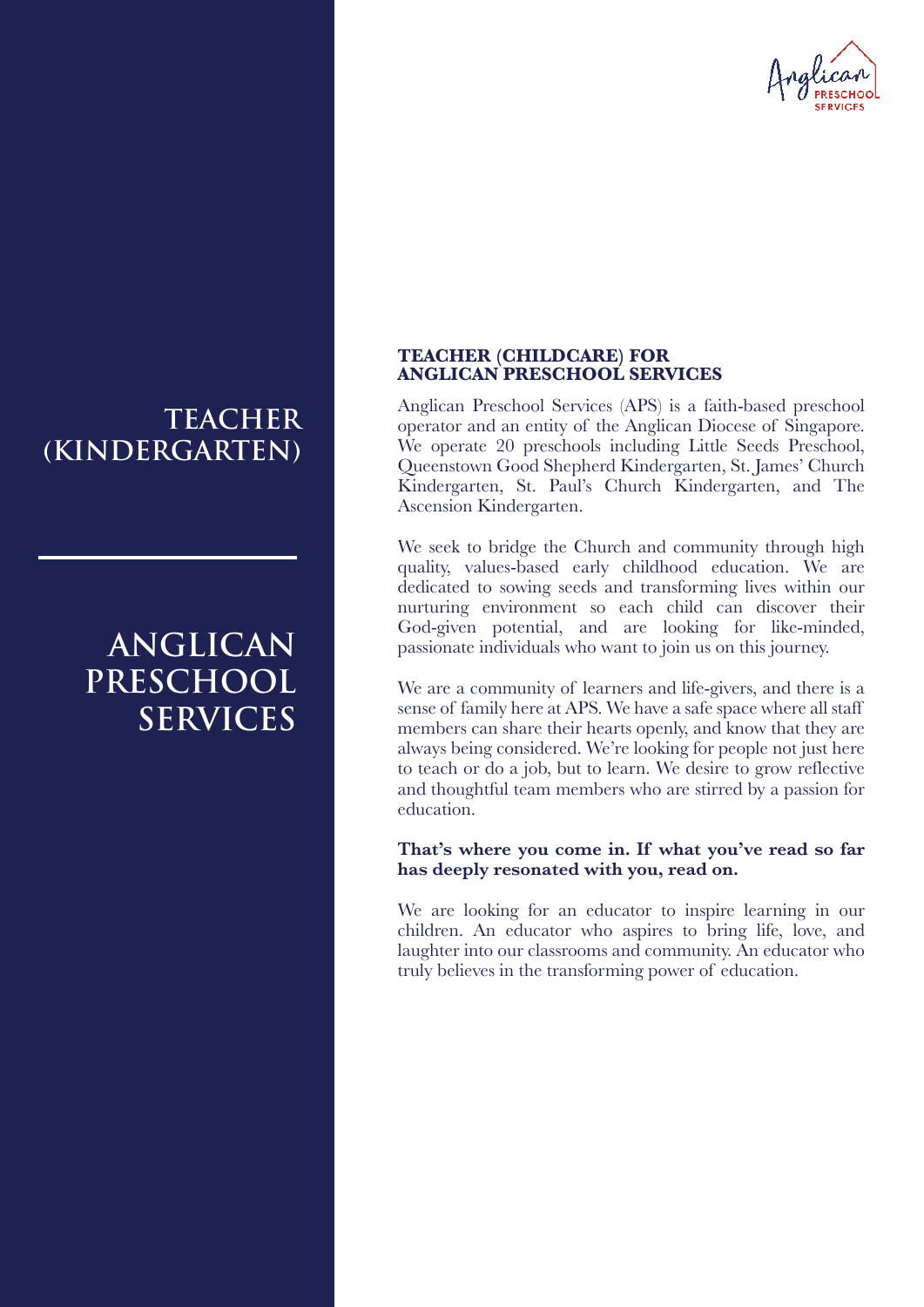

### **DUTIES & RESPONSIBILITIES**

- Bring to life our curriculum plan and prepare needed materials for the learning experiences
- Manage the classroom -
- Safeguard and ensure our children are always treated with honour and respect
- Design and create a classroom environment conducive for learning and the holistic development of children
- Establish quality routine care -
- Observe and record every child's progress -
- Foster long term partnerships with parents to best support children
- Collaborate with colleagues to support your centre
- Be present at all related meetings and participate in team planning sessions
- Be a good role model to children and fellow colleagues
- Uphold a high standard of professional competence through continual Professional Development

## **REQUIREMENTS**

Professional:

- L2 certified
- Early Childhood Teaching Diploma qualifications / Early Childhood Certificate qualifications / Advanced Certificate in Early Years. We welcome applicants who are interested to pursue such qualifications.

Academic:

- Minimum GCE 'O' Levels (preferably 5 credits) / equivalent secondary qualification

Language:

- Minimum B4 for GCE 'O' Level English or Second Language / equivalent language qualifications

### You'll fit the bill if you are ...

*Approachable and accessible*

You enjoy engaging with everyone in our community from our parents to teachers, to centre cooks. And they enjoy conversations with you.

### *At home in a dynamic and fast paced space*

We are a fast-growing organisation; every day can look a little different. It is an exciting season for us!

*A communicator*

You enjoy conversing with people and making connections.

# **TEACHER (KINDERGARTEN)**

# **ANGLICAN PRESCHOOL SERVICES**